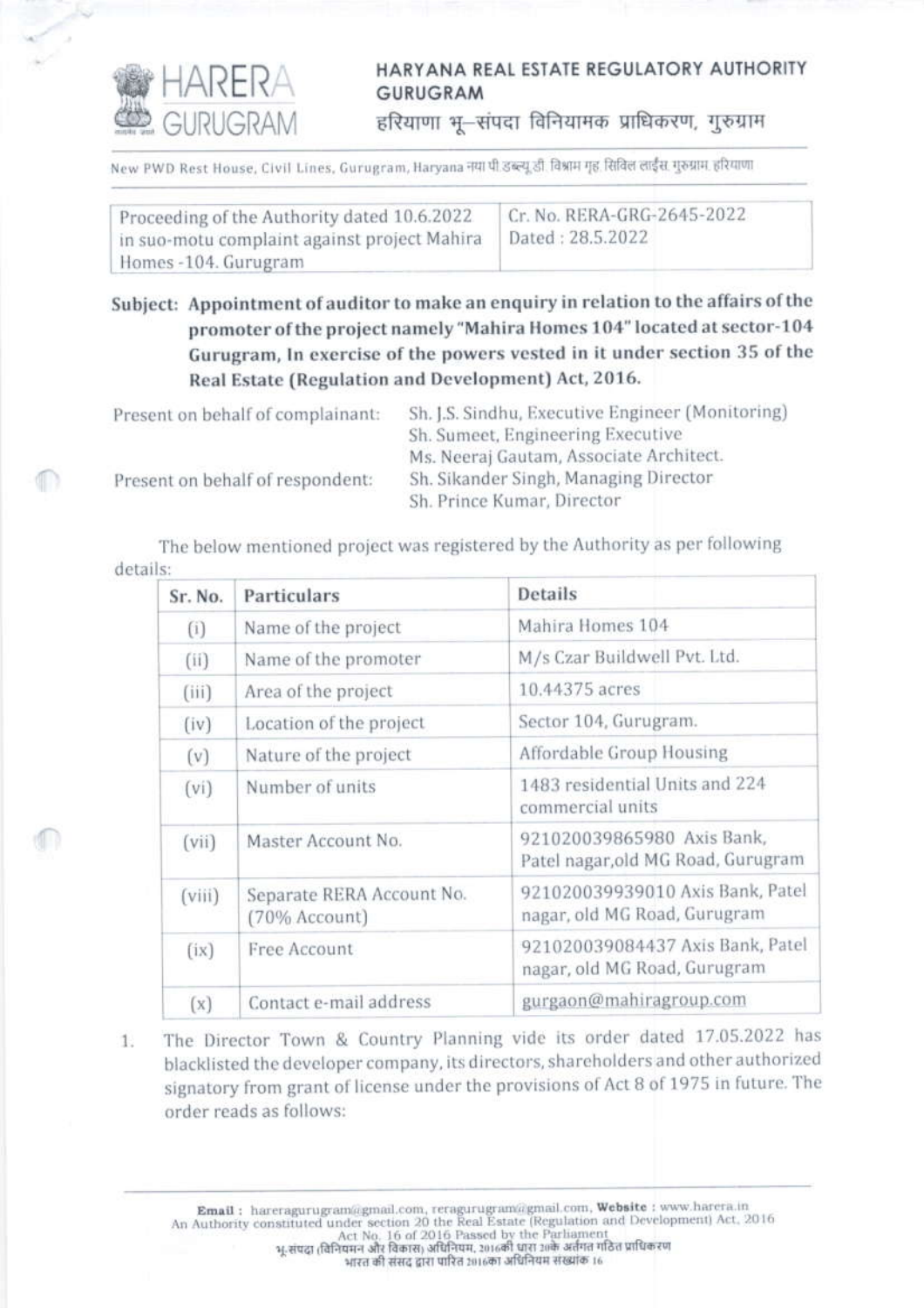

## HARYANA REAL ESTATE REGULATORY AUTHORITY **GURUGRAM** हरियाणा भू-संपदा विनियामक प्राधिकरण, गुरुग्राम

New PWD Rest House, Civil Lines, Gurugram, Haryana नया पी डब्ल्यू डी. विश्वाम गृह, सिविल लाईंस गुरुग्राम हरियाणा

"Whereas, on account of committing various grave violations in license no. 128 of 2019, 31 of 2019, 24 of 2020 and 66 of 2021 dated, granted for development of affordable group housing colony in Sector-63A, 103, 95 & 104, Gurugram, forged and fabricated bank guarantees and also forged signatures of the bank officials/officer on the bank guarantees which was submitted by CZAR Buildwell Pvt. Ltd., at the time of grant of license No. 66 of 2021 and replacement the old bank guarantees in lieu of fresh Bank Guarantees submitted in the three other licenses as indicated above which were issued to Mahira Buildtech Pvt. Ltd. and CZAR Buildwell Pvt. Ltd. It has been accordinaly decided to blacklist the developer compa ny i.e. Mahira Buildtech Pvt. Ltd. & CZAR Buildwell Pvt. Ltd., its Directors, shareholders and other authorized signatory from grant of any new license under the provisions of Act 8 of 1975 in future. Accordingly, all concerned are hereby directed not to process any application of above said company, its Directors and shareholders for grant of license under the Act ibid."

- 2. Sh. Sumeet Engineer Executive and Coordinating Engineering Executive Sh. JS Sindhu visited the site and a report about physical status of construction was submitted. The physical progress of the project is annexed. Construction at site does not seem commensurate to the payments collected and neither the quarterly progress reports of the project are furnished nor the requisite information has been filed in annual audit statement of accounts of the project submitted by the promoter.
- 3. Therefore, the Authority considered it expedient to do so on this complaint/suomotu relating to this Act where it seems that construction is not commensurate to the payment collected from the allottees and about the project neither the QPRs have been submitted nor the requisite information in annual audited statement of accounts of the project have been submitted with the Authority. Keeping in view the reasons recorded above, the Authority called upon the promoter to furnish following information within seven days of notice i.e. by 6<sup>th</sup> June, 2022.
	- Total amount so far collected/realised from the allottees.  $(i)$
	- $(i)$ Allottee wise schedule of payment received.
	- (iii) Amount of work done so far on the site.
	- (iv) Percentage of physical progress achieved.
	- Land cost of the project and proportionate land cost of  $(v)$ percentage of physical progress.
	- (vi) The details of the Bank Accounts where the amount realized from allottees has been deposited/received.
	- (vii) The withdrawals from the separate RERA Account where 70% of the amount to be realized from allottees is mandatorily to be deposited.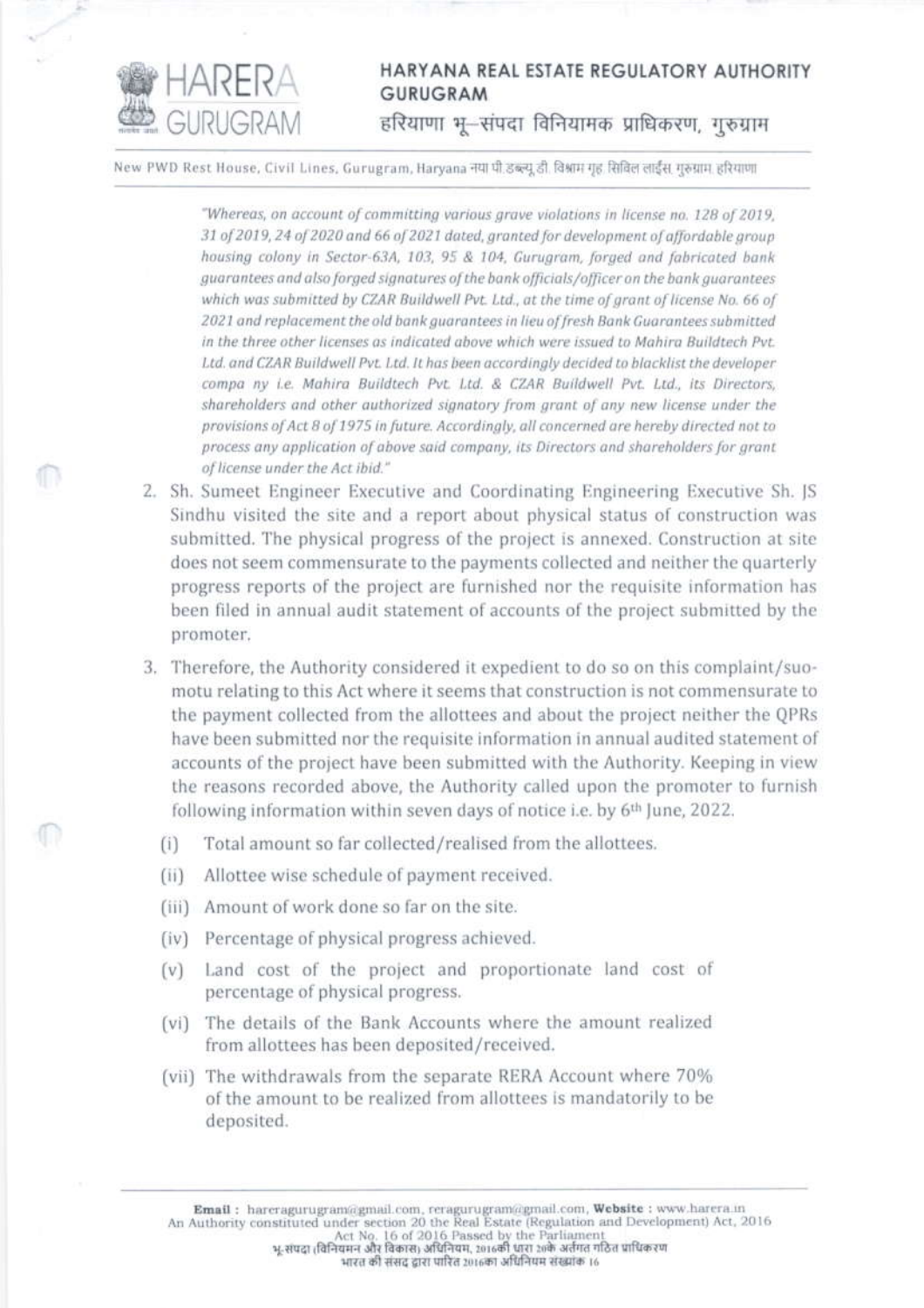

ſD

## HARYANA REAL ESTATE REGULATORY AUTHORITY **GURUGRAM**

हरियाणा भू-संपदा विनियामक प्राधिकरण, गुरुग्राम

New PWD Rest House, Civil Lines, Gurugram, Haryana नया पी.डब्ल्यू.डी. विश्राम गृह सिविल लाईंस गरुग्राम हरियाणा

- (viii) The proofs of having withdrawn from the separate account after it is certified by an engineer, an architect, and a chartered accountant in practice that the withdrawal is in proportion to the percentage of completion of the project.
- (ix) The details of the balance available in the separate RERA Account and whether it is remaining amount in the separate RERA Account out of seventy percentage of total amount realized from the allottees after withdrawals as per provisions of section  $4(2)(1)(D)$ .
- $(x)$ Duly certified and signed by a chartered accountant a statement of accounts and annual audited accounts of the project for the financial year 2019-20 and for the financial year 2020-21.
- (xi) Certificate of the Chartered Accountant that amounts collected for this project and the withdrawals have been in compliance with the proportion to the percentage of completion of the project.
- (xii) Wherever there has been deviation/variation from the provisions of section  $4(2)(1)(D)$  the explanation relating to same.
- (xiii) Copy of documents submitted to Director Town & Country Planning, Haryana in compliance of rules in part IV of the Haryana Development and Regulation of Urban Areas Rules, 1976.
- The Authority exercising powers as vested in it under section 35 of the Real Estate 4. (Regulation and Development) Act, 2016 directed the promoter to furnish in writing the above information and explanation within a period of 7 days from issuance of this notice i.e., by 6th of June, 2022.
- Reply to the notice, submitted by the promoter was not found in order. Hence, the  $5.$ authority, exercising the powers under section 36 of the Act on being satisfied that an act in contravention of this Act, or the rules and regulations made thereunder has been committed and continues to be committed, ordered restraining the promoter withdrawal from the project account i.e. master account/separate RERA account and the fee account or any amount until the conclusion of such inquiry or further orders.
- The promoter is further restrained from creating any third party right by way of 6. mortgage/loan or any other manner on the project land, sold and unsold unit further.
- Now the authority further decides to order forensic audit of the project account on 7. the points mentioned in para 4 above by Grand Mark & Associates (one out of the empaneled list with the authority) and fix the audit fees of Rs. 50,000/- which includes all out of pocket expenses and the promoter has to reimburse the audit